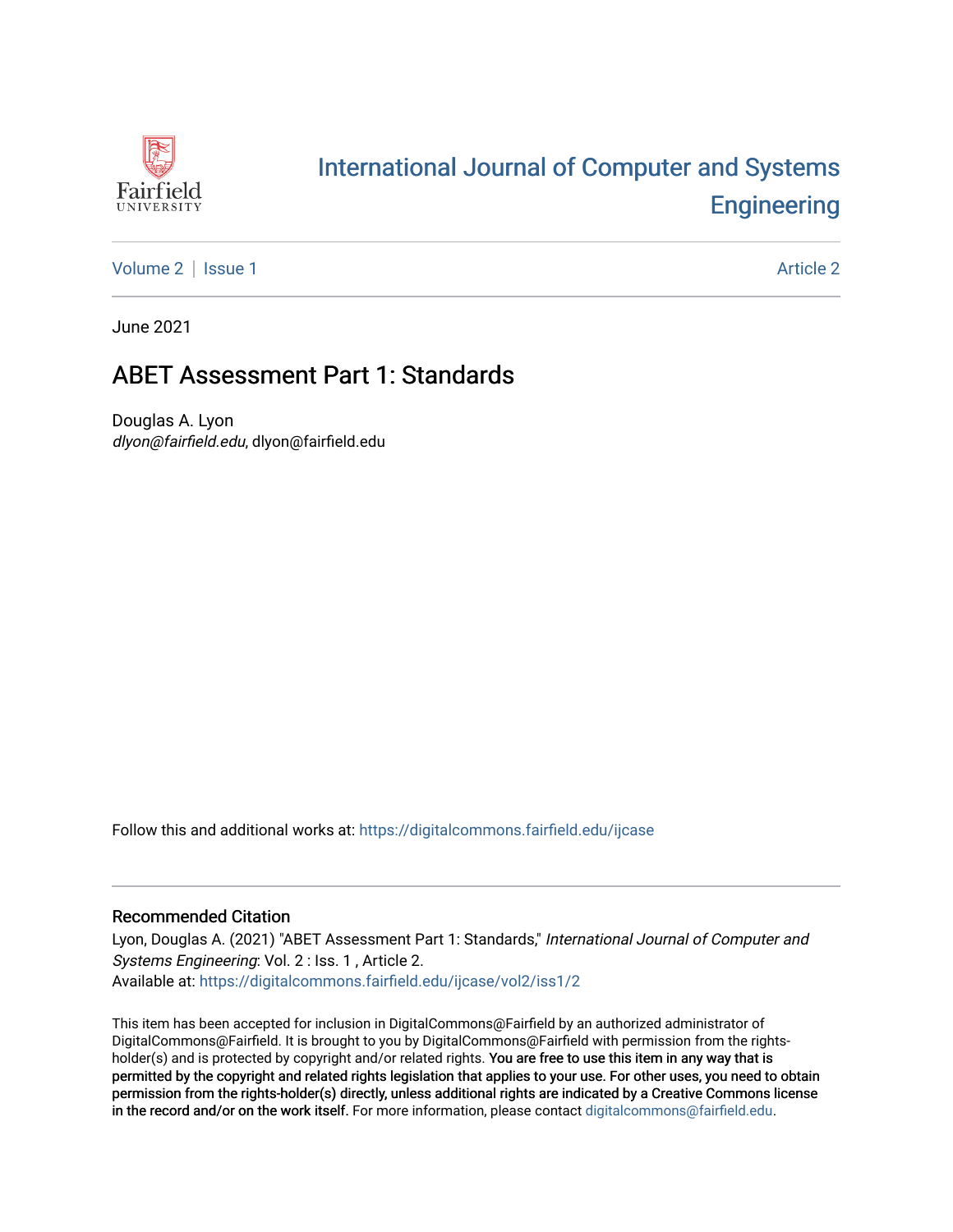

Vol. 2, No. 2, December 2021

# ABET Assessment Part 1: Standards

This paper describes outcome assessment tactics for ABET

# **by Douglas Lyon, Ph.D.**

#### **Abstract**

This is the first in a multi-part series of papers that establish an assessment framework for compliance with the general ABET criteria for standards, realistic constraints and major design experience. In this part 1 of the series, we focus on the assessment of standards. We have found that some schools use interdisciplinary-teams in their senior projects. When the outcomes from interdisciplinary teams are co-mingled it triggers ABET issues as the outcomes are not program specific. Moreover, some schools use the senior project (i.e., capstone) as their only means of providing evidence of a major design experience, evidence of student understanding of standards and the application of realistic constraints. This creates problems for programs as the program evaluators (PEVs) find it difficult (or impossible) to separate the assessments by program, resulting in issues during an ABET visit.

# 1. Problem Statement

ABET (formally known as the Accreditation Board for Engineering and Technology) makes use of a curriculum criterion known as *Criterion 5.* The curriculum criterion requires that programs provide evidence of "a culminating major engineering design experience that 1) incorporates appropriate engineering standards and multiple constraints, and 2) is based on the knowledge and skills acquired in earlier course work."

How do we know when we are compliant with the "major engineering design experience" with "appropriate engineering standards and multiple constraints" criterion? Where should the standards and constraints outcomes be measured? How can we have program-oriented measurement of these things when we have interdisciplinary teams? Direct examination of student work is only effective on a teambasis when the team is from the same program. Thus interdisciplinary teams confound program-oriented evaluation and yet provide intrinsic value that programs have embraced.

We are motivated to study this problem because it impacts 4,361 programs accredited at 850 institutions in 41 countries. More than 970 of these are located outside of the U.S., accounting for over 20 percent of all ABET-accredited programs in the 2020-2021 time frame. Thus, this is an international and widely felt problem [ABET].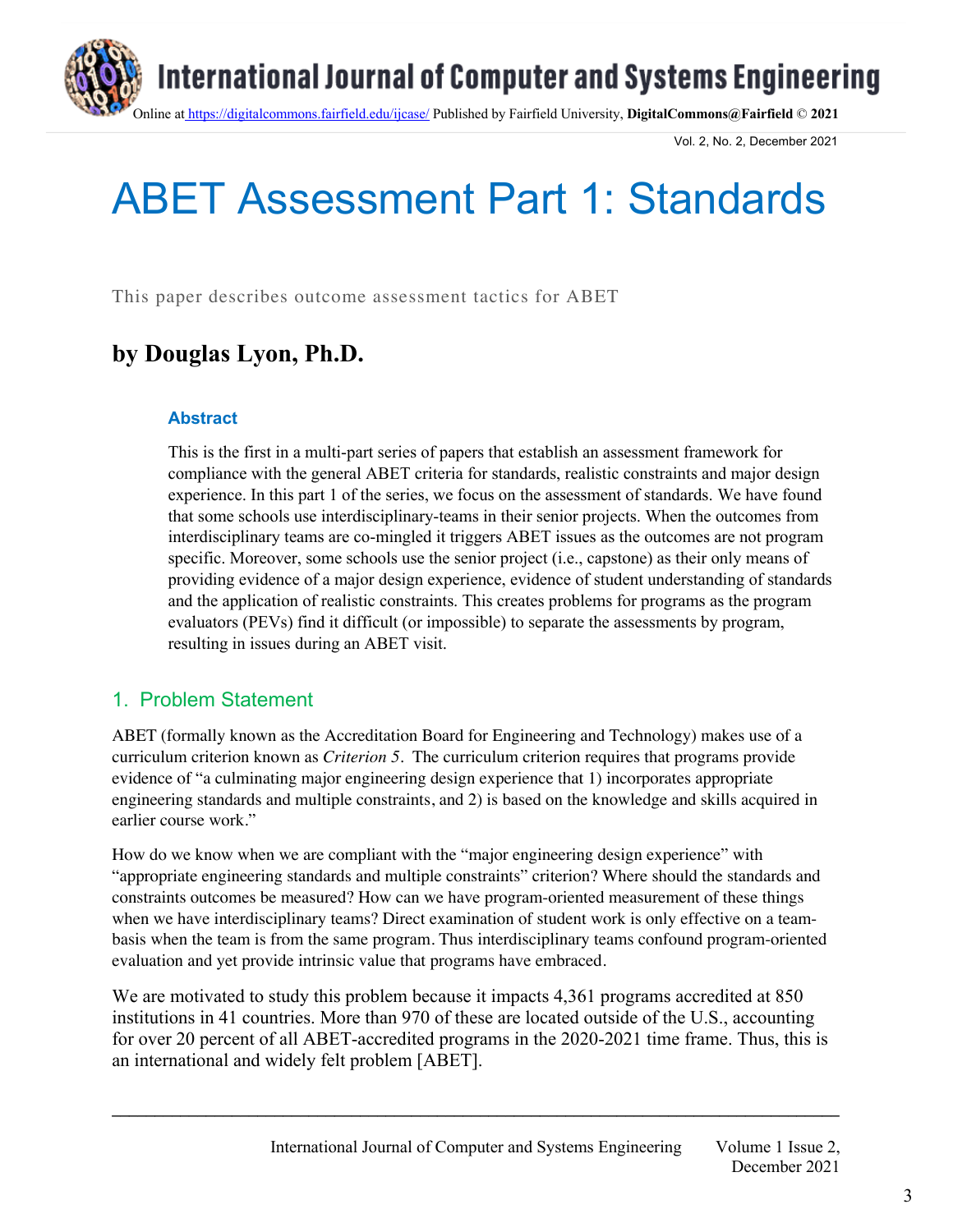

# 2. Approach

The term "culminating major engineering design experience" is often interpreted to mean a senior project or a capstone experience. While standards may be introduced into early courses, if they do not result in a "major engineering design experience" the student outcomes will not be criterion compliant. For example, a fundamentals of engineering course taken by our freshman does address standards, however, it does not have a culminating engineering design experience and thus the standards covered lack criterion compliance. Thus, we devise assessment instruments that focus on senior project outcomes, as this is the "culminating major engineering design experience". Our multi-faceted approach includes semi-automatic assessment via our course management system (*Blackboard*) as well as manual assessment of essays written by individual students, grouped by program. We do not assess interdisciplinary teams when providing evidence of compliance because this would result in comingled data. Thus, our programoriented assessment of student work that provides evidence of compliance with curriculum criterion.

# 3. Summative Assessment of Standards

Our *Blackboard* system enables the creation of summative assessment instruments that can be automatically graded. We have devised an instrument, along with an answer key to facilitate automatic grading. Sample questions appear below:

- 1. (True/False) ISO is a standard (International Standard Organization)
- 2. (True/False) A norm (i.e. a social norm) can be a standard
- 3. (True/False) A method of development can be standardized and thus be a standard
- 4. (True/False) The waterfall model of software engineering is a standard design
- 5. (True/False) Patterns of engineering design are never standards.
- 6. (True/False) Standards are everywhere, from electrical connectors, to standardized page sizes, to power requirements, to nuts and bolts, etc. We are surrounded with standards and they enable us to have interchangeable parts and design from known specifications.
- 7. (Multiple Choice) Which are considered a "proper" standard
- (Answers)
	- Meters
	- a specification is a technical standard
	- a generally accepted test method
	- all of the above
- 8. (Multiple Choice) Standards are important to

#### (Answers)

- Software development
- Engineering
- Manufacturing
- all of the above
- 9. (Multiple Choice) Standards can be characterized by
	- (Answers)
	- Title
	- scope over which class(es) of items, policies, etc. may be evaluated,
	- date of last effective revision and revision designation
	- all of the above
- 10. (Multiple Choice) Quality management systems generally require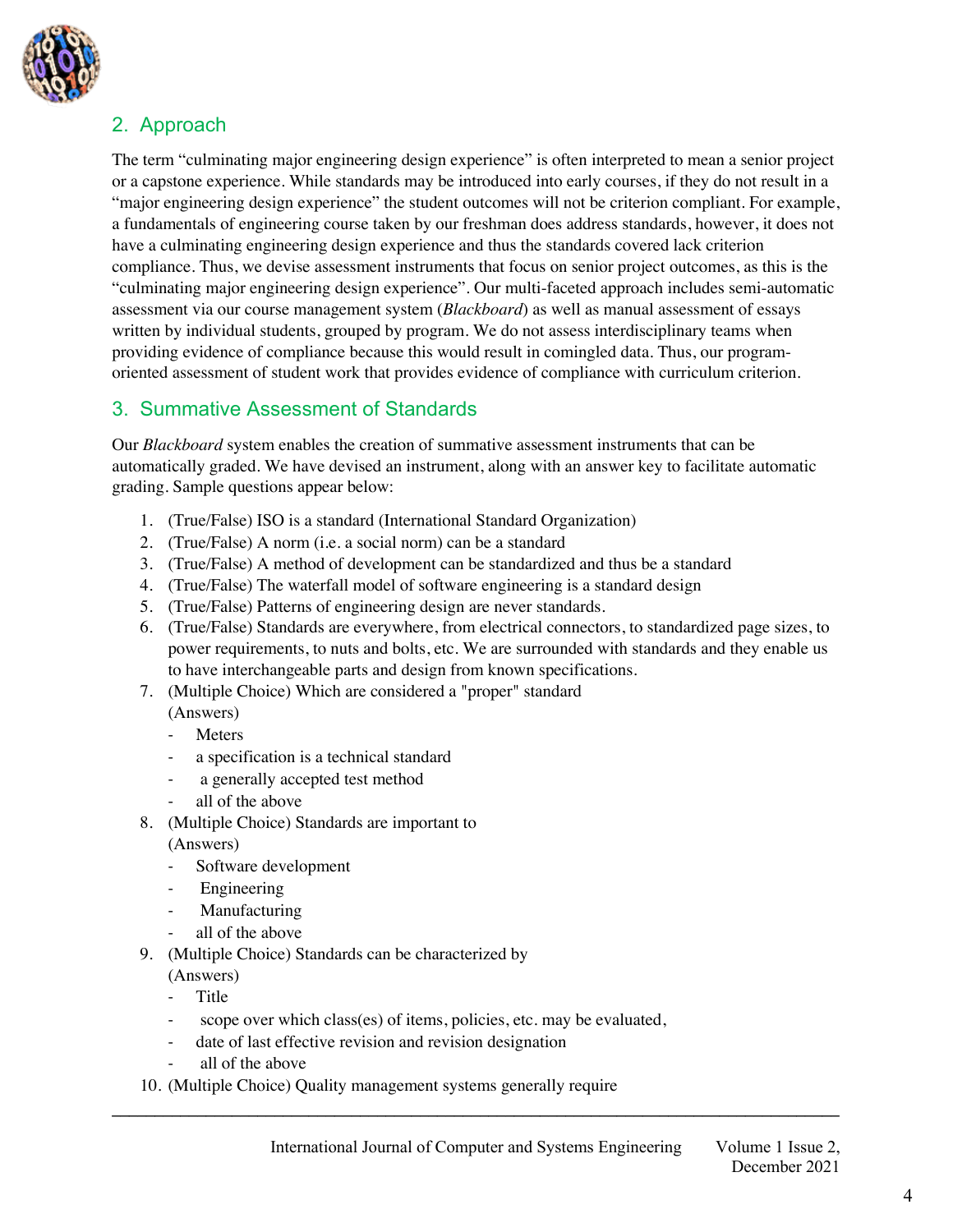

#### (Answers)

- reference to most recent test method validation
- person, office, or agency responsible for questions on the test method, updates, and deviations
- significance or importance of the test method and its intended use
- all of the above
- 11. (Multiple Choice) Where do standards come from?
	- (Answers)
	- standards organizations
	- professional societies
	- trade associations
	- All of the above
- 12. (True/False) ASTM is the American Society for Testing and Materials. ASTM is a developer of international voluntary consensus standards.
- 13. (True/False) ISO stands for the International Organization for Standardization, an independent, non-governmental, international organization that develops standards to ensure the quality, safety, and efficiency of products, services, and systems
- 14. (True/False) SAE formerly stood for the Society of Automotive Engineers, a United States-based, globally active professional association and standards developing organization for engineering professionals in various industries.
- 15. (True/False) ANSI stands for the American National Standards Institute, a private, non-profit organization that administers and coordinates the U.S. voluntary standards and conformity assessment system.
- 16. (True/False) OSHA stands for the Occupational Safety and Health Administration of the United States Department of Labor, formed by the Occupational Safety and Health Act of 1970. "CSHO" is an abbreviation for an OSHA Compliance Safety and Health Officer or. Compliance Officer.
- 17. (True/False) OSHA has standards for the prevention of infectious disease spread
- 18. (True/False) OSHA has standards for fall protection
- 19. (True/False) OSHA has standards for worker safety
- 20. (True/False) OSHA provides standards that employers must use to protect their employees from hazards
- 21. (True/False) FDA stands for the Food and Drug Administration and is responsible for protecting the public health by ensuring the safety, efficacy, and security of human and veterinary drugs, biological products, and medical devices; and by ensuring the safety of our nation's food supply, cosmetics, and products that emit radiation.
- 22. (True/False) The FDA Data Standards Council coordinates the evaluation, development, maintenance, and adoption of health and regulatory data standards to ensure that common data standards are used throughout the agency.
- 23. (True/False) Structured Product Labeling (SPL) is a document markup standard approved by Health Level Seven (HL7) and adopted by FDA
- 24. (True/False) The HL7 Individual Case Safety Report (ICSR) is a standard for capturing information needed to support reporting of adverse events, product problems and consumer complaints associated with the use of FDA regulated products.
- 25. (True/False) FDA Regulated Product Submission Release 1 (RPS) is a Health Level Seven (HL7) standard to facilitate the processing and review of regulated product information.
- 26. (True/False) Not all medical standards come from the FDA, some come from ISO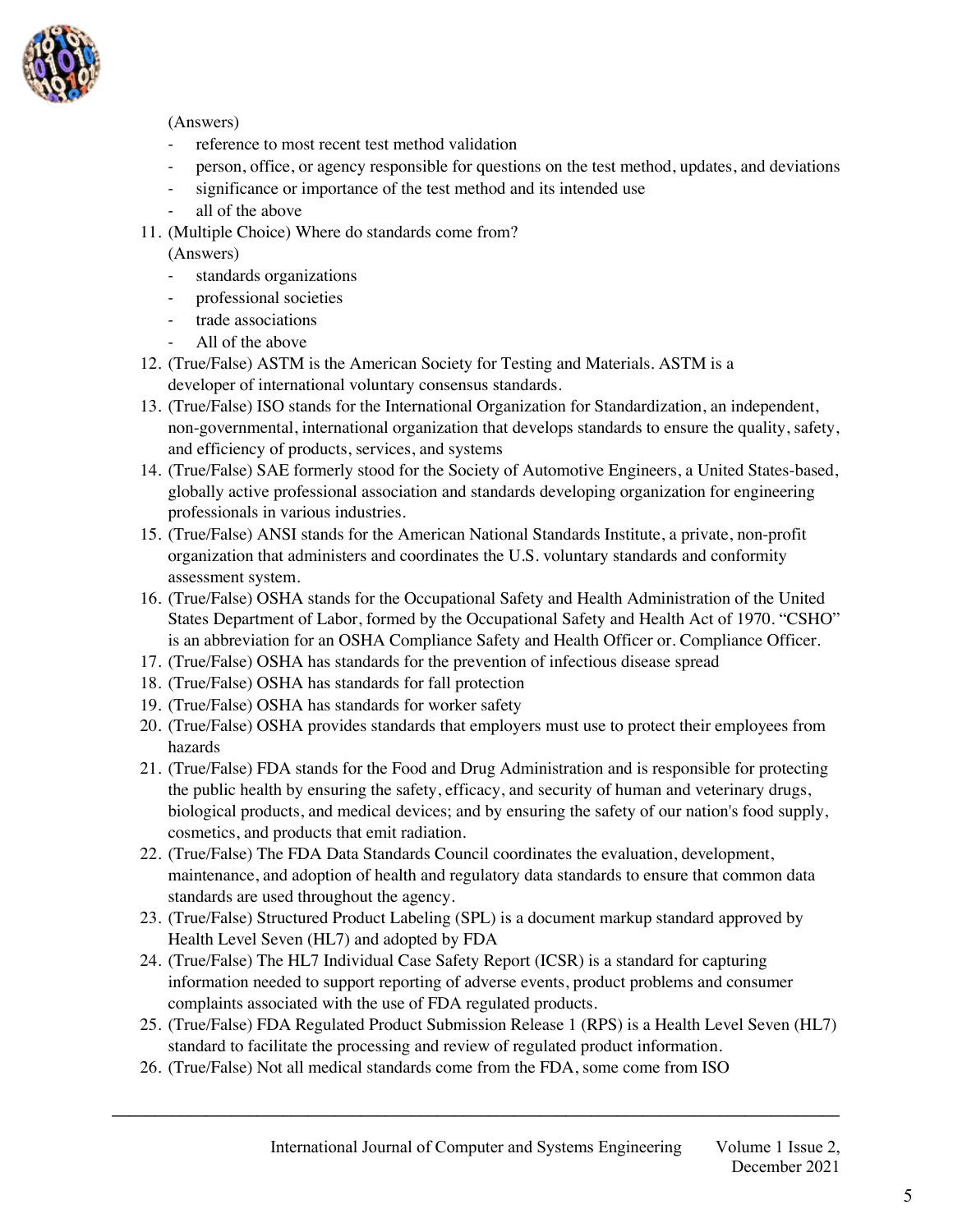

- 27. (True/False) ISO 15197:2013 is a standard for In vitro diagnostic test systems Requirements for blood-glucose monitoring systems for self-testing in managing diabetes mellitus
- 28. (True/False) 802.11 is an ISO standard
- 29. (True/False) The FCC has regulatory standards
- 30. (True/False) When citing standards, use proper references with URLs that show when the standards were last accessed, for example: [68] "CFR - Code of Federal Regulations Title 21." [Online]. Available: https://www.accessdata.fda.gov/scripts/cdrh/cfdocs/cfcfr /CFRSearch.cfm?fr=820.1. [Accessed: 08-Oct-2019].
- 31. (Matching) Please match the below choices to the area where it seems to below
	- A. standard content Terminology and definitions to clarify the meanings of the test method
	- B. standards are important to software development, engineering, science, manufacturing, and business
	- C. standards test methods are scrutinized for validity, applicability, and accuracy
	- D. standards can be associated with Certified reference materials Data analysis, Design of experiments Document management system, EPA Methods Integrated test facility Measurement systems analysis, Measurement uncertainty Metrication, Observational error Replication (statistics) Sampling (statistics) Specification (technical standard),Test management approach Verification and validation
- 32. (True/False) For many fields of design, there are design standards
- 33. (True/False) The implementation of design standards ensures that the goals and values of the community are reflected in facilities that impact the public
- 34. (True/False) One standard can impact the look and feel of an entire downtown. For example: buildings designed with completely flat façades and monotone color schemes are not permitted. All buildings are required to have horizontal and vertical façade variations such as pop-outs, bays, recesses, arches, banding, columns, or similar features. Such features are required at least every 30 feet along all exterior wall planes.
- 35. (True/False) A standard can increase costs; For example, unfinished concrete block is not permitted as a surface material
- 36. (True/False) Standards can impact the public safety. For example: Microwave Oven Safety Standard A Federal standard (21 CFR 1030.10) limits the amount of microwaves that can leak from an oven throughout its lifetime to 5 milliwatts (mW) of microwave radiation per square centimeter at approximately 2 inches from the oven surface.

In addition to questions on standards, students are assessed on their understanding of realistic constraints.

# 4. Formative Assessment of Standards

This section described the formative assessment instrument administered to each student in order to provide evidence of standards. Each student is required to submit an essay that enables a demonstration of their level of understand of standards and how it relates to their project.

Please list your: Name; Major; Project Title: And 5 standards in the format: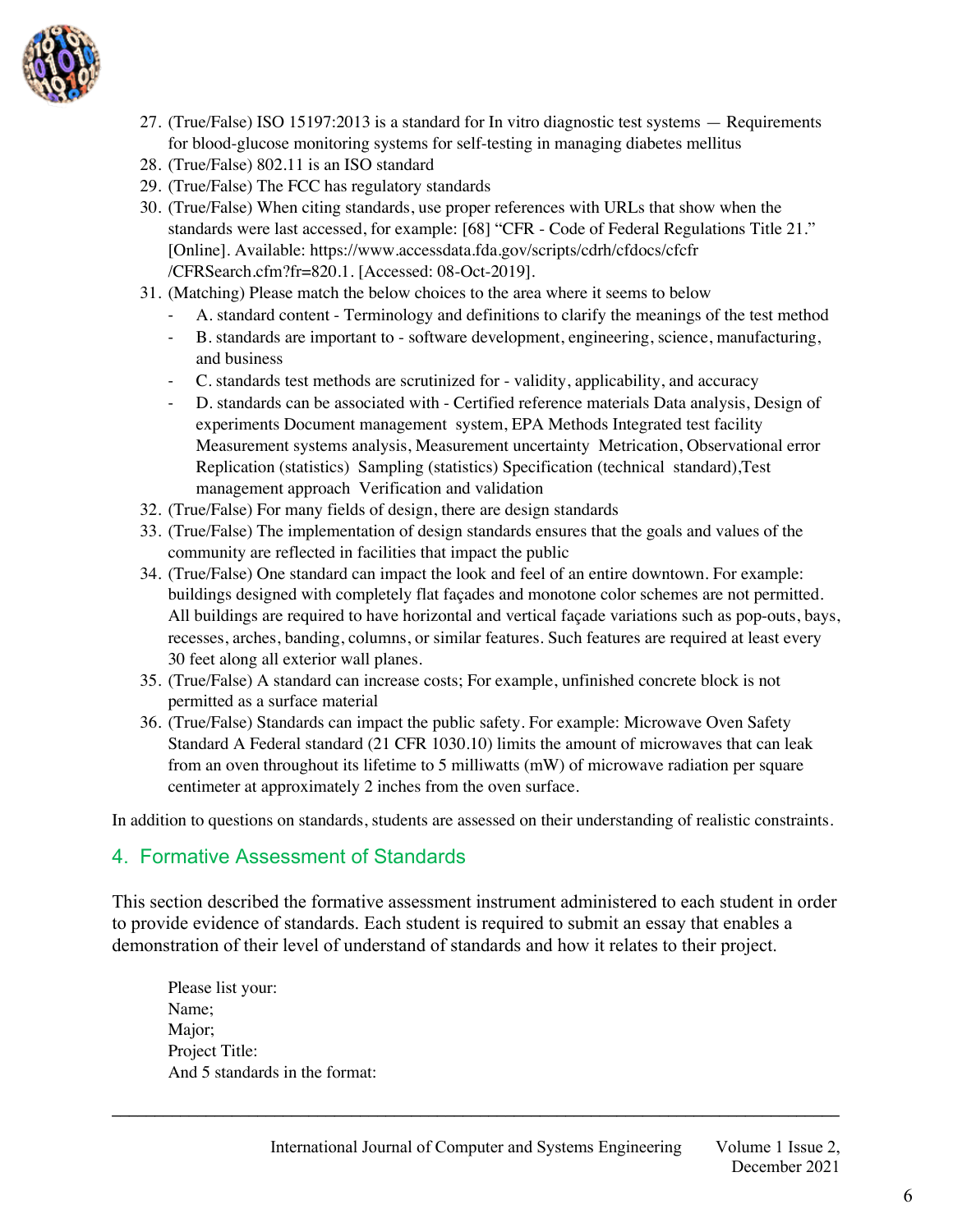

1. exact standard title, standard number, and standard publication year

This is not a group assignment, each student submits their own work describing why the standard is important, how it impacts the design and how the standard relates to the major of the student. So, a EE may look into IEEE standards, FCC standards, etc. A biomedical engineering may look at FDA regulations and related standards, etc. These submissions are manually assessed.

## 5. Sample of Student work

This section describes examples of student work that provide a model to the student so that they can know what to expect. For example:

*Our Blood Glucose Measurement project is impacted by the accuracy standards of the FDA; it's clear the Agency is taking meter accuracy seriously. Interestingly, the glucose meter field has seen a decline in new FDA clearances over the past few years: from a high of 61 clearances in 2012, only 35 were cleared in 2015, and only 17 have been cleared in 2016 so far. This guidance will raise the bar for getting a new meter to market [1].* 

[1] ISO 15197:2013 In-vitro diagnostic test systems — Requirements for blood-glucose monitoring systems for self-testing in managing diabetes mellitus

#### **Another example:**

*The International Organization for Standardization (ISO) and the U.S Food and Drug Administration (FDA) provide specifications and guidelines for products to ensure quality, safety and efficiency for the global consumer [62] [63] . In order to ensure safety and success, multiple design standards set forth by the ISO and FDA were taken into consideration during the fabrication of this device. The team's device abides by the standards specified in ISO 13485, which regulates medical devices to ensure their quality and safety [64] . The potential risks were also evaluated according to ISO 14971 standards, which focus on the application of risk management for medical devices. This standard assesses the risk associated with a certain device and monitors the effectiveness of the device during its entire life cycle [65] . In addition, the biocompatibility of the device is crucial to prevent any harm to the patient and ensure the success of the surgery, thus the team has considered the ISO 10993 standards [66] . Along with biocompatibility, the sterility of surgical devices are fundamental to minimize patient risk. With this in mind, the standards included in ISO 11737, which regulate the enumeration and characterization of viable microbial populations in healthcare products, were followed [67] . Since safety is a priority for both patients and manufacturers, the standards included in FDA 21 CFR 820 were applied to warrant the safety of the device and the fulfillment of the quality system requirements for manufacturing processes. As stated in Section 820.1, "The requirements in this part govern the methods used in, and the facilities and controls used for, the design, manufacture, packaging, labeling, storage, installation, and servicing of all finished devices intended for human use" [68] . Finally, ISO 16142*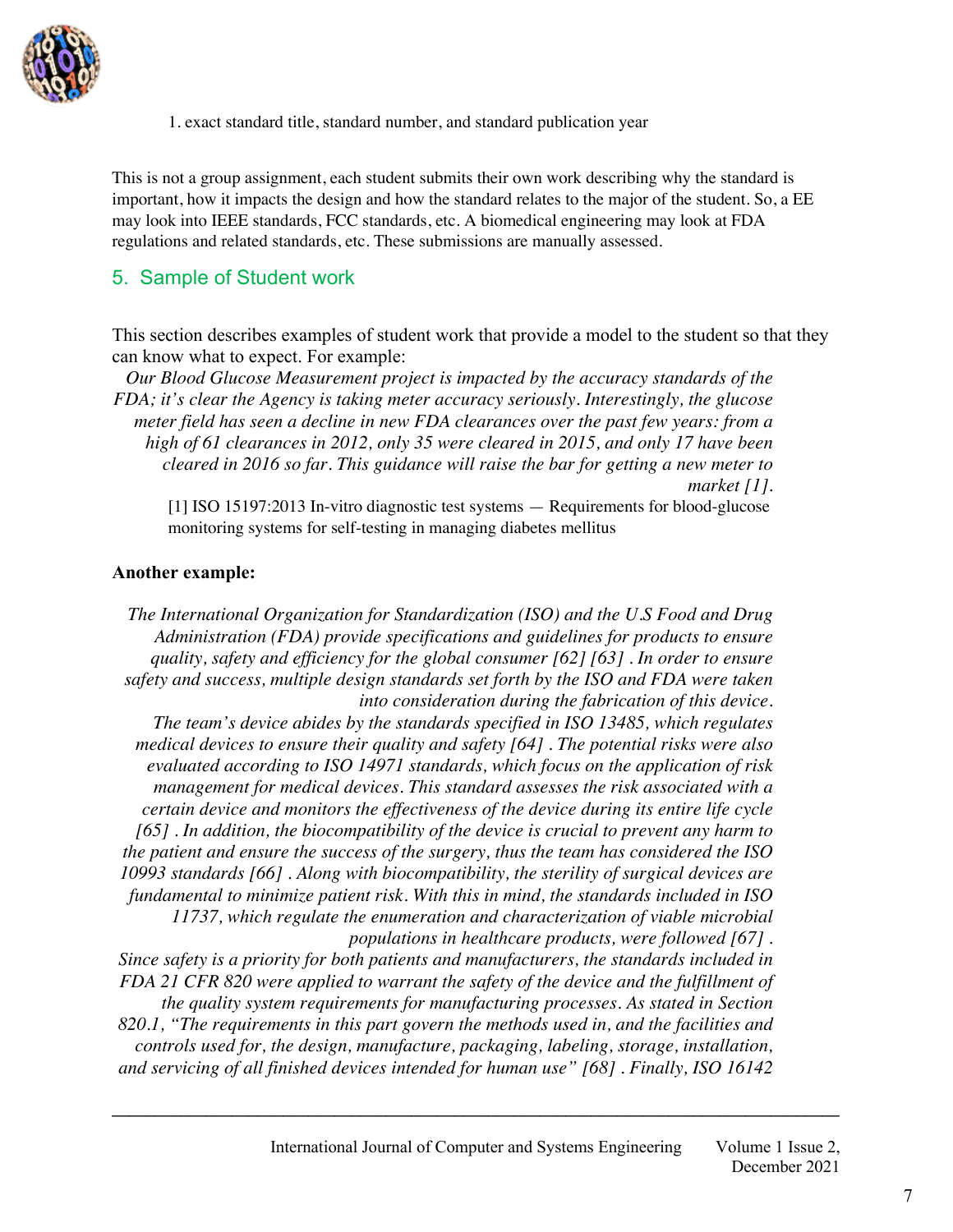

was used as a guide to assess and determine standards that when met will indicate that *the device follows essential principles of safety and fulfills its purpose [69] .*

[62] "ISO - Standards." [Online]. Available: https://www.iso.org/standards.html. [Accessed: 08- Oct-2019].

[63] "About FDA | FDA." [Online]. Available: https://www.fda.gov/about-fda. [Accessed: 08- Oct-2019].

[64] "ISO - ISO 13485:2016 - Medical devices — Quality management systems — Requirements for regulatory purposes." [Online]. Available:

https://www.iso.org/standard/59752.html. [Accessed: 08-Oct-2019].

[65] "ISO - ISO 14971:2007 - Medical devices — Application of risk management to medical devices." [Online]. Available: https://www.iso.org/standard/38193.html. [Accessed: 08-Oct-2019].

[66] "ISO - ISO 10993-1:2018 - Biological evaluation of medical devices — Part 1: Evaluation and testing within a risk management process." [Online]. Available:

https://www.iso.org/standard/68936.html. [Accessed: 08-Oct-2019].

[67] "ISO - ISO 11737-1:2018 - Sterilization of health care products — Microbiological methods —Part 1: Determination of a population of microorganisms on products." [Online]. Available: https://www.iso.org/standard/66451.html. [Accessed: 08-Oct-2019].

[68] "CFR - Code of Federal Regulations Title 21." [Online]. Available:

https://www.accessdata.fda.gov/scripts/cdrh/cfdocs/cfcfr/CFRSearch.cfm?fr=820.1. [Accessed: 08-Oct-2019].

[69] "ISO - ISO 16142-1:2016 - Medical devices — Recognized essential principles of safety and performance of medical devices — Part 1: General essential principles and additional specific essential principles for all non-IVD medical devices and guidance on the selection of standards." [Online]. Available: https://www.iso.org/standard/63939.html. [Accessed: 08-Oct-2019].

# 6. Rubric for Assessment

Each student writes about the impact and importance of the standards upon their project. We make use of the "safe-assign" (an automation system for screening for plagiarism). Blackboard enables off-line grading via a spreadsheet, however it does not show the students major. That is inserted, by hand, for the purpose of program-oriented assessment.

Figure 6-1 shows the summative assessment of student outcomes related to standards for the Biomedical, Computer Science, Electrical and Mechanical programs. Our standard of performance is met when students score above an 80.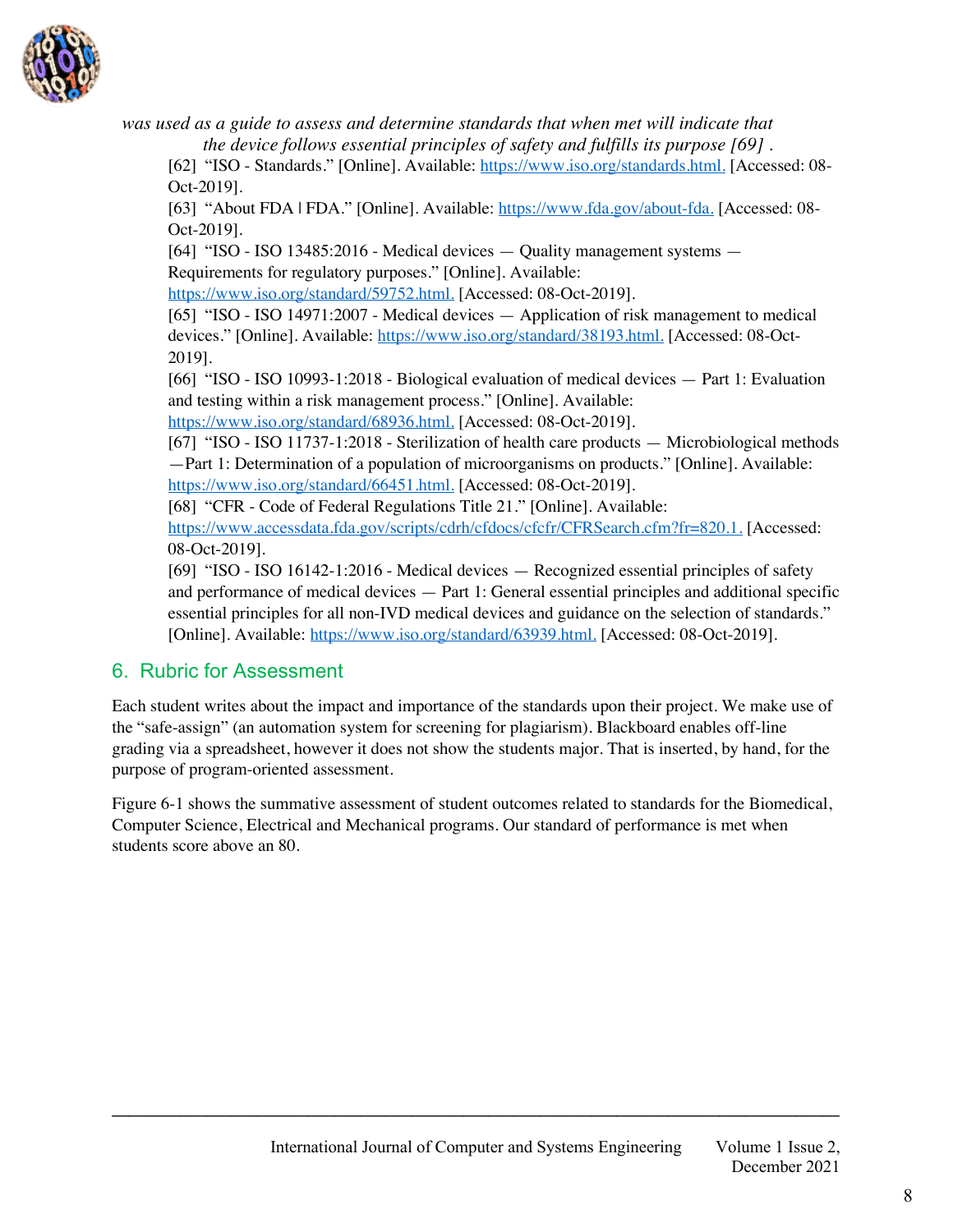



Figure 6-1. Summative Standard Assessment for 4 programs

We have selected different chart styles for each of the programs depicted in Figure 6-1 in order to further emphasize program-level assessment without co-mingling data.

# 7. Evaluation

ABET defines evaluation as a process for interpreting assessment data and determining the extent to which student outcomes are being attained. The evaluation results in decisions and actions regarding program improvement. We have a wrap-up session in our program that makes use of the assessment data and then makes changes to our program so that we can close the loop. The evaluation and resultant actions are the direct result of our evaluation of student performance and documented in the meeting minutes.

## 8. Summary

ABET compliant assessment of program-level curriculum requires measurable outcomes for students within the curriculum. Assessing and evaluating the outcomes enables continuously adjusting to improve the curriculum. Skills in the area of standards, realistic constraints and design are required of all programs and assessing these items in the capstone seems like a logical (and indeed prevalent) thing to do. Continuous improvement is a process that involves both assessment and evaluation. This paper shows one way to identify, collect and prepare data to evaluate the attainment of student outcomes in the area of standards. We use direct quantitative and qualitative measures to meet the ABET definition of assessment. Out process for evaluation is centered on the capstone course and is similar to the approach described by McCullough, except that we have shown how to single out assessment data so that it is program-based [McCullough]. Part 2 of this series presents assessment of the realistic constraints in the Capstone class.

## 9. References

[ABET] Private e-mail sent to ABET Program Evaluators on December 20, 2021.